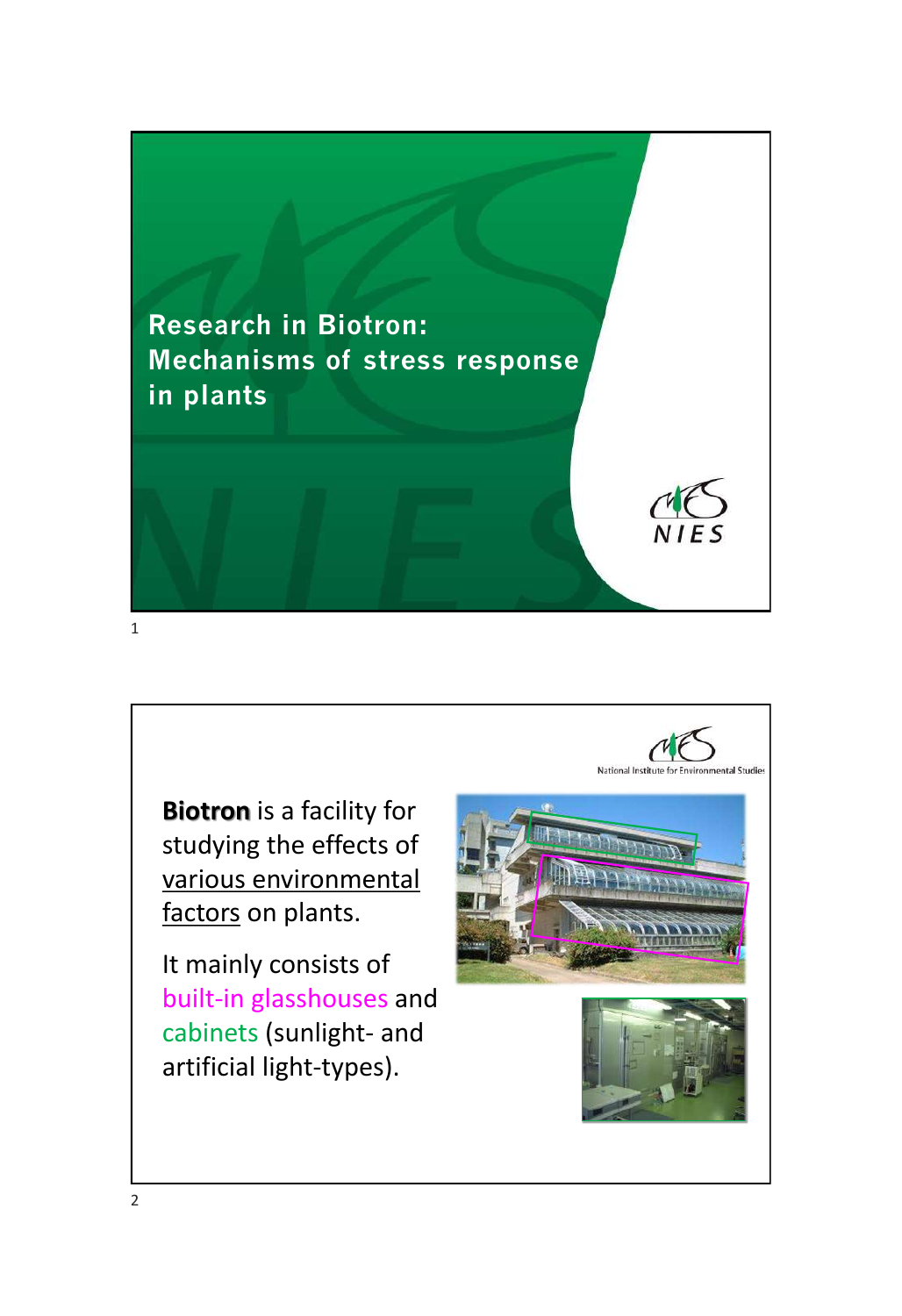

## **Plant materials**:

- **Mangroves**
- Rice

3

- Beech
- Morning glory
- Arabidopsis…



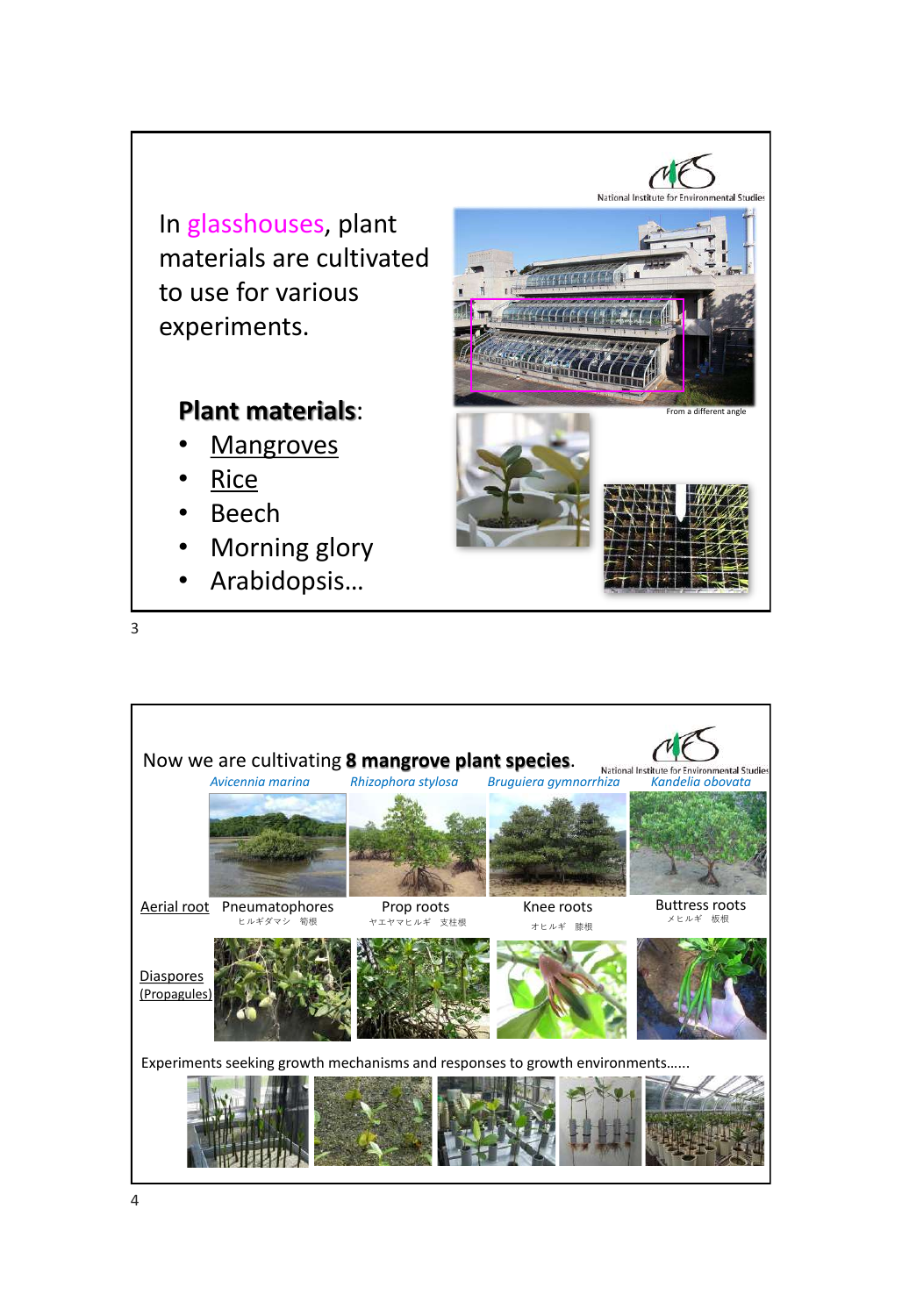In various types of cabinets, environmental factors, such as temperature, humidity, light intensity, and air composition, can be controlled.





a gene encoding a phytocyanin in Arabidopsis. <sup>1</sup>Saji S. *et al.* (2008) Plant Cell Physiol. 49, 2-10. <sup>2</sup>Saji S. *et al*. (2017) Plant Cell Physiol. 58, 914-924.

6

5